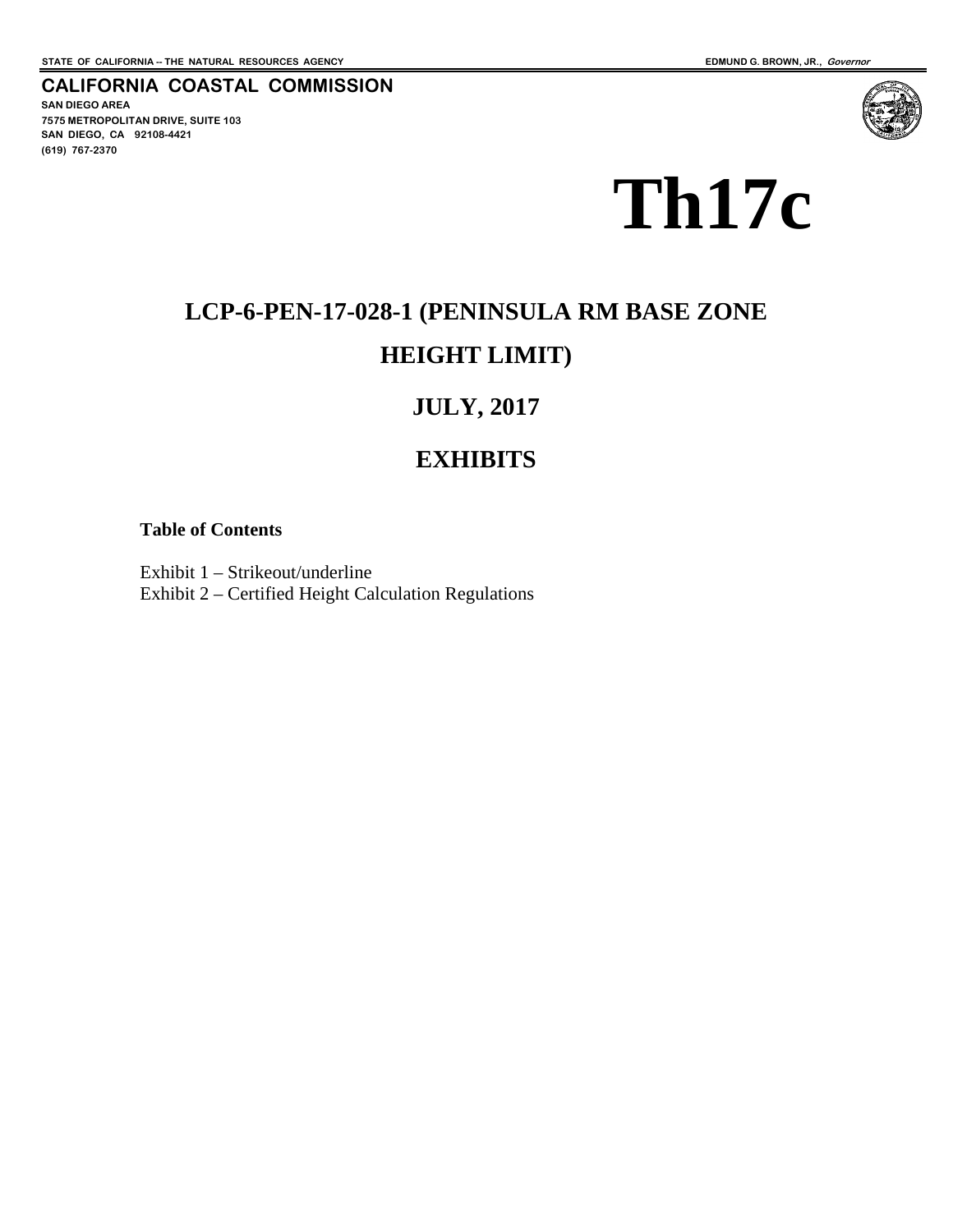$(O-2017-41)$ COR.COPY

#### **STRIKEOUT ORDINANCE**

#### **OLD LANGUAGE: Struck Out NEW LANGUAGE: Double Underline**

ORDINANCE NUMBER O- (NEW SERIES)

DATE OF FINAL PASSAGE

AN ORDINANCE AMENDING CHAPTER 13, ARTICLE 1, DIVISION 4 OF THE SAN DIEGO MUNICIPAL CODE BY AMENDING SECTION 131.0431, RELATING TO THE RESIDENTIAL-MULTIPLE UNIT BASE ZONE WITHIN THE COASTAL HEIGHT LIMIT OVERLAY ZONE IN THE PENINSULA COMMUNITY PLAN AREA.

#### §131.0431 Development Regulations Table for Residential Zones

The following development regulations apply in the residential zones as shown in

Tables 131-04C, 131-04D, 131-04E, 131-04F, and 131-04G.

(a) through (d) [No change in text.]

RM Zones  $(e)$ 

| <b>EXHIBIT NO. 1</b>                  |
|---------------------------------------|
| APPLICATION NO.<br>LCP-6-PEN-17-028-1 |
| Strikeout/underline                   |
| California Coastal Commission         |

 $-PAGE1OF3-$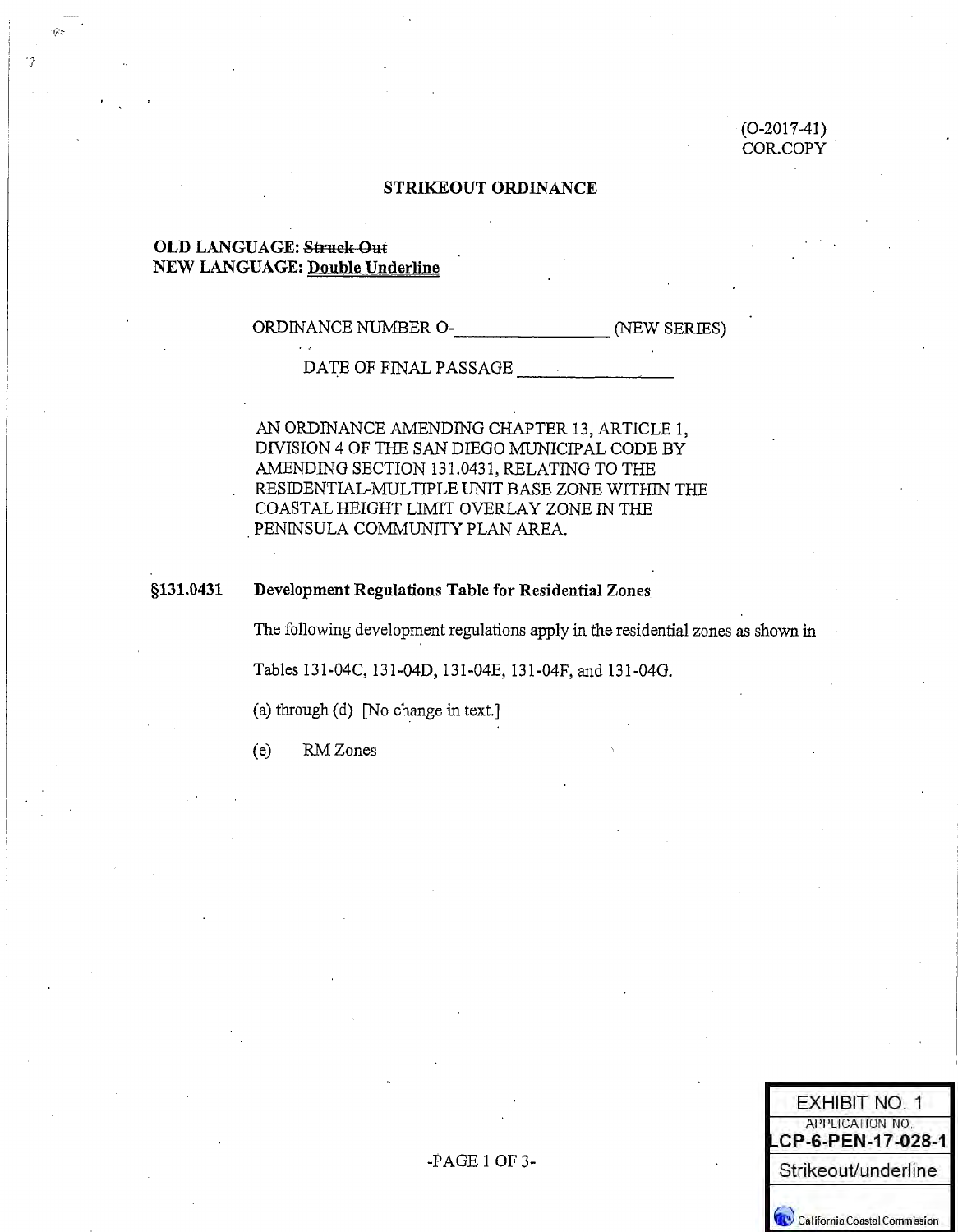| Development<br><b>Regulations</b>                                                                                                                                           | Zone<br>Designator | Zones<br>RM-         |             |             |                      |                |                |
|-----------------------------------------------------------------------------------------------------------------------------------------------------------------------------|--------------------|----------------------|-------------|-------------|----------------------|----------------|----------------|
| [See Section<br>131.0430 for<br>Development                                                                                                                                 | 1st $& 2nd$<br>>>  |                      |             |             |                      |                |                |
| Regulations of                                                                                                                                                              | $3rd \gg$          | 1-                   | 1-          | $1-$        | $2 -$                | $2 -$          | $2 -$          |
| Residential<br>Zones <sup>1</sup>                                                                                                                                           | $4th$ >>           |                      | 2           | 3           | 4                    | 5              | 6              |
| Maximum permitted<br>$density^{(1),(2)}$ (sf per DU)<br>through Setback<br>requirements for<br>resubdivided corner lots<br>[See Section 131.0443(i)]<br>No change in text.] |                    | [No change in text.] |             |             |                      |                |                |
| Max structure height (ft)                                                                                                                                                   |                    | $30^{(17)}$          | $30^{(17)}$ | $30^{(17)}$ | $40^{(18,32)}$       | $40^{(18,37)}$ | $40^{(18,37)}$ |
| Max lot coverage through<br>Visibility Area [See<br>Section 113.0273]<br>[No change in text.]                                                                               |                    |                      |             |             | [No change in text.] |                |                |

# **Table 131-04G Development Regulations for RM Zones**

 $\epsilon_{\rm max}$  $\sim$   $\lambda$ 

 $\sim 10^{-1}$ 

 $\sim$ 

 $\ddot{\phantom{a}}$ 

 $\sim$ 

| <b>Zones</b><br>Development<br>Zone                                                                                                                                                        |             |            |             |       |                      |        |                |  |
|--------------------------------------------------------------------------------------------------------------------------------------------------------------------------------------------|-------------|------------|-------------|-------|----------------------|--------|----------------|--|
| <b>Regulations</b>                                                                                                                                                                         |             | Designator |             |       |                      |        |                |  |
| See Section                                                                                                                                                                                | 1st $& 2nd$ | <b>RM</b>  |             |       |                      |        |                |  |
| 131.0430 for                                                                                                                                                                               | $\gt$       |            |             |       |                      |        |                |  |
| Development<br>Regulations                                                                                                                                                                 | $3rd \ge$   | $3-$       | $3-$        | $3 -$ | $4-$                 | $4-$   | 5 <sub>z</sub> |  |
| of Residential                                                                                                                                                                             | $4th$ $>$   | 7          | 8           | 9     | 10                   | 11     | 12             |  |
| Zones]                                                                                                                                                                                     |             |            |             |       |                      |        |                |  |
| Maximum permitted<br><i>density</i> <sup>(1),(2)</sup> (sf per DU)<br>through Setback<br>requirements for<br>resubdivided corner lots<br>[See Section 131.0443(i)]<br>[No change in text.] |             |            |             |       | [No change in text.] |        |                |  |
| Max structure height (ft)                                                                                                                                                                  |             | $40^{32}$  | <u>50مم</u> | 60422 | $-$ (32)             | - (32) | (37)           |  |
| Max lot coverage<br>through Visibility Area<br>[See Section 113.0273]<br>[No change in text.]                                                                                              |             |            |             |       | [No change in text.] |        |                |  |

 $\bar{\mathcal{A}}$ 

 $\mathcal{L}$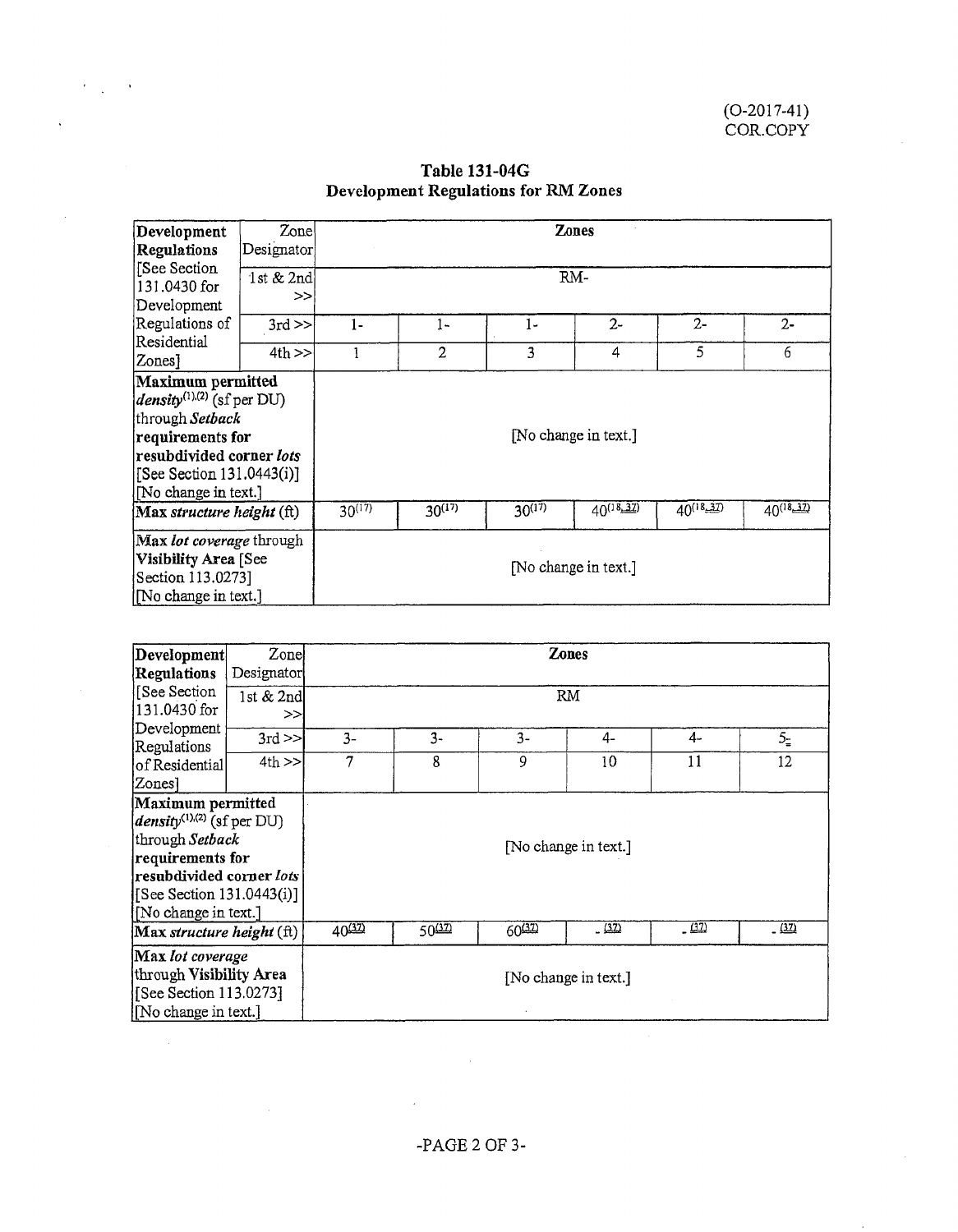#### $(O-2017-41)$ COR.COPY

#### Footnotes for Table 131-04G

<sup>1</sup> through <sup>36</sup> [No change in text.]<br><sup>17</sup> Within the Coastal Height Limit Overlay Zone in the Peninsula Community Plan area, the base zone maximum<br>*structure height shall be 30 feet, which shall be determined in accordan* 

SMT:als 09/16/2016 10/24/2016 Cor.Copy Or.Dept: DSD Doc. No.: 1341167\_3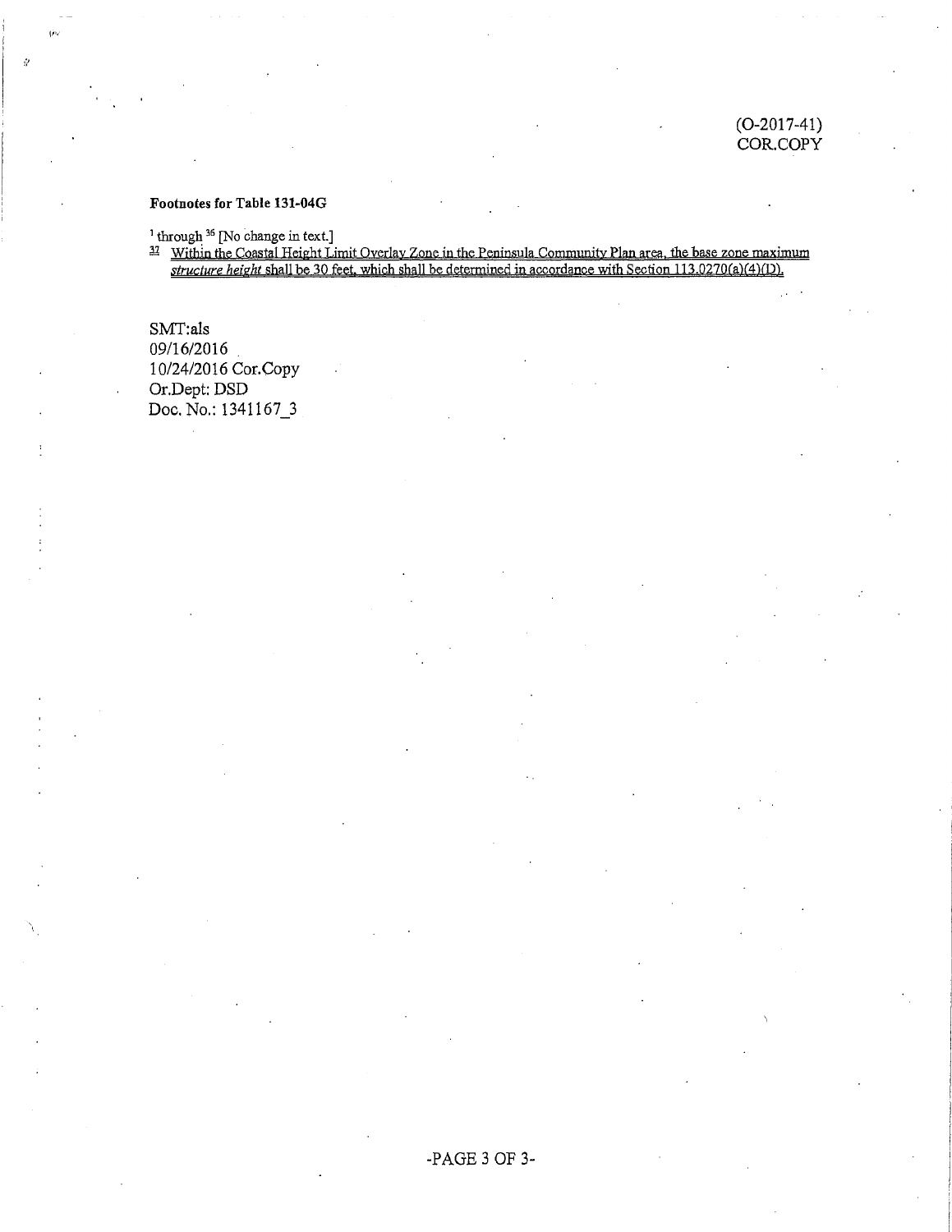| Passed by the Council of The City of San Diego on                                                                                                                                                                                                                                                         |      |                             | $\frac{1600 \text{ N}}{152016}$ , by the following vote: |                                                            |
|-----------------------------------------------------------------------------------------------------------------------------------------------------------------------------------------------------------------------------------------------------------------------------------------------------------|------|-----------------------------|----------------------------------------------------------|------------------------------------------------------------|
| Councilmembers                                                                                                                                                                                                                                                                                            | Yeas | Nays                        | · Not Present                                            | Recused                                                    |
| Sherri Lightner                                                                                                                                                                                                                                                                                           |      |                             |                                                          | $\mathbb{R}^n$                                             |
| Lorie Zapf                                                                                                                                                                                                                                                                                                |      |                             |                                                          |                                                            |
| Todd Gloria                                                                                                                                                                                                                                                                                               |      |                             | Ø                                                        |                                                            |
| Myrtle Cole                                                                                                                                                                                                                                                                                               | Ø    |                             |                                                          |                                                            |
| Mark Kersey                                                                                                                                                                                                                                                                                               |      |                             |                                                          |                                                            |
| Chris Cate                                                                                                                                                                                                                                                                                                |      | $\mathcal{L}_{\mathcal{A}}$ |                                                          |                                                            |
| Scott Sherman                                                                                                                                                                                                                                                                                             | Ø    | ∐                           |                                                          |                                                            |
| David Alvarez                                                                                                                                                                                                                                                                                             |      | ∐                           |                                                          | U                                                          |
| Marti Emerald                                                                                                                                                                                                                                                                                             |      | $\Box$                      | Ø                                                        | $\Box$                                                     |
| AUTHENTICATED BY:                                                                                                                                                                                                                                                                                         |      |                             | ELIZABETH S. MALAND                                      | Mayor of The City of San Diego, California.                |
| (Seal)                                                                                                                                                                                                                                                                                                    |      |                             |                                                          | City Clerk of The City of San Diego, California.<br>Deputy |
| I HEREBY CERTIFY that the foregoing ordinance was not finally passed until twelve calendar days<br>had elapsed between the day of its introduction and the day of its final passage, to wit, on                                                                                                           |      |                             |                                                          |                                                            |
| OCT 24 2016                                                                                                                                                                                                                                                                                               |      |                             | $\Box$ , and on $\Box$ DEC 0 1 2016                      |                                                            |
| I FURTHER CERTIFY that said ordinance was read in full prior to passage or that such reading was<br>dispensed with by a vote of five members of the Council, and that a written copy of the ordinance was made<br>available to each member of the Council and the public prior to the day of its passage. |      |                             |                                                          |                                                            |
| (Seal)                                                                                                                                                                                                                                                                                                    |      |                             | <u>ELIZABETH S. MALAND</u>                               | City Clerk of The City of San Diego, California.<br>Deputy |
|                                                                                                                                                                                                                                                                                                           |      |                             |                                                          | Office of the City Clerk, San Diego, California            |
|                                                                                                                                                                                                                                                                                                           |      |                             |                                                          |                                                            |
|                                                                                                                                                                                                                                                                                                           |      |                             |                                                          |                                                            |

 $\mathcal{A}_{\mathcal{A}}$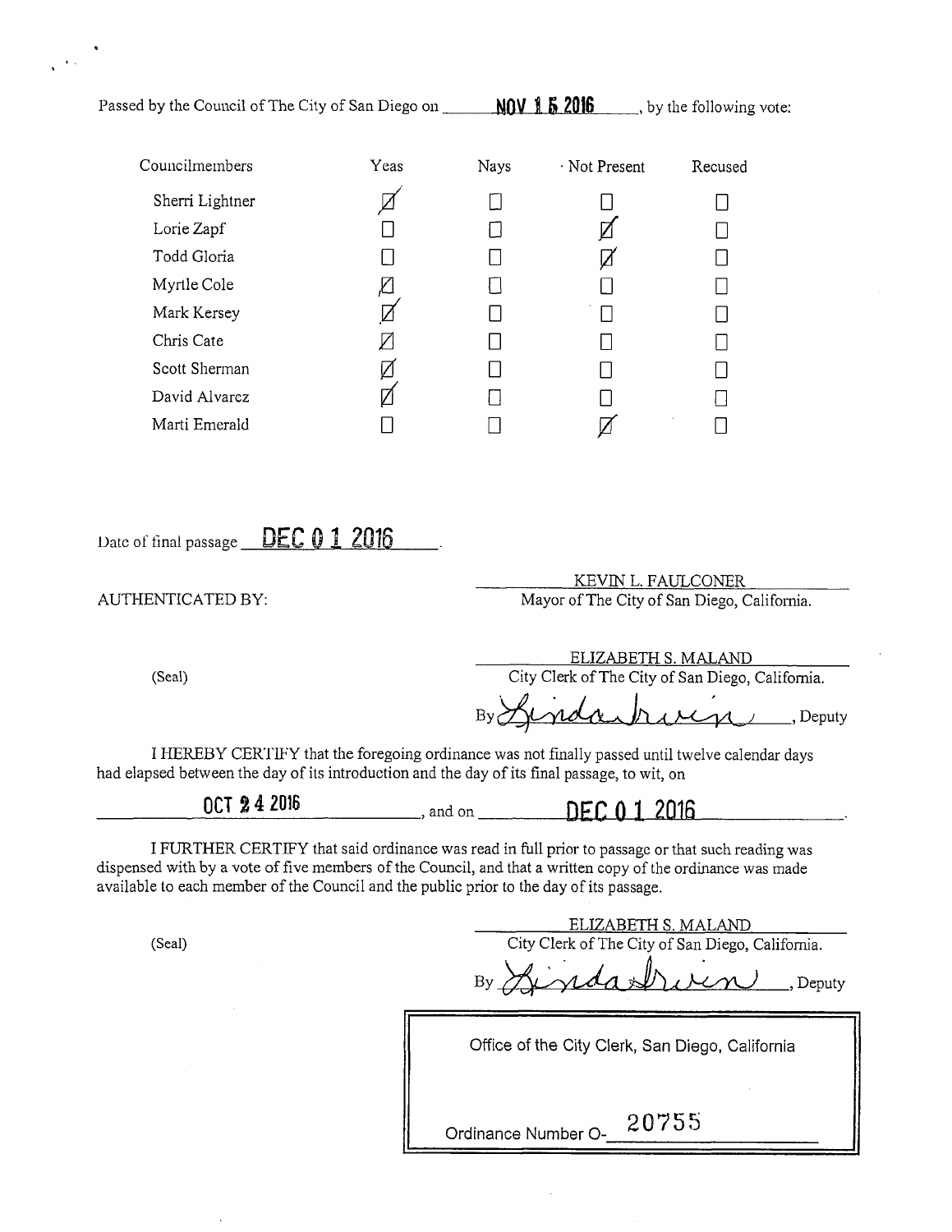# **§113.0270 Measuring Structure Height**

- (a) *Structure Height* of Buildings and *Structures* (Excluding *Fences*, *Retaining Walls*, or *Signs*)
	- (1) The maximum permitted *structure height* is specified in the applicable zone and defines the upper limits of the *building envelope* for a *premises*. It is measured vertically from the *existing grade* or *proposed grade*, whichever is lower, to form an imaginary plane that is parallel to *grade*, below which all buildings and *structures* must be located, except as otherwise described in  $113.0270(a)(4)$ . This is illustrated in Diagram 113-02JJ.

# **Diagram 113-02JJ**

# **Maximum Permitted Structure Height**



|  | Art. Div. |  |
|--|-----------|--|
|  |           |  |

| <b>EXHIBIT NO. 2</b>                  |
|---------------------------------------|
| APPLICATION NO.<br>LCP-6-PEN-17-028-1 |
| <b>Certified Height</b>               |
| <b>Calculation Regs</b>               |
| California Coastal Commission         |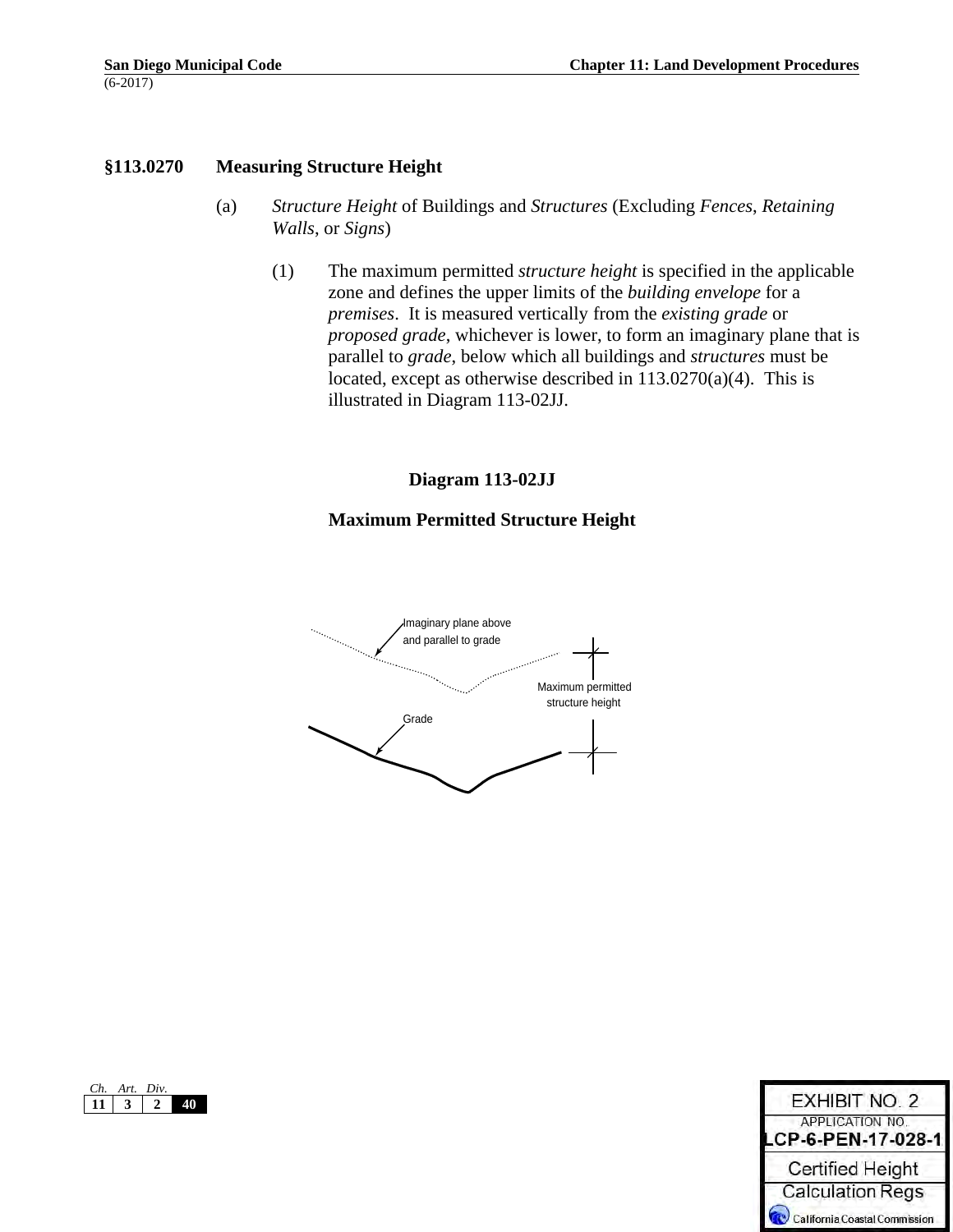- (2) A two part calculation is required to measure *structure height* including:
	- (A) Plumb line measurement. The *structure height* is measured from all points on top of a *structure* to *existing grade* or *proposed grade*, whichever is lower, directly below each point, except as described in Section 113.0270(a)(4). This measurement is taken vertically through the *structure* at each point where *structure height* is being measured, as shown in Diagram 113-2KK.

# **Diagram 113-02KK**

# **Measurement of Structure Height**



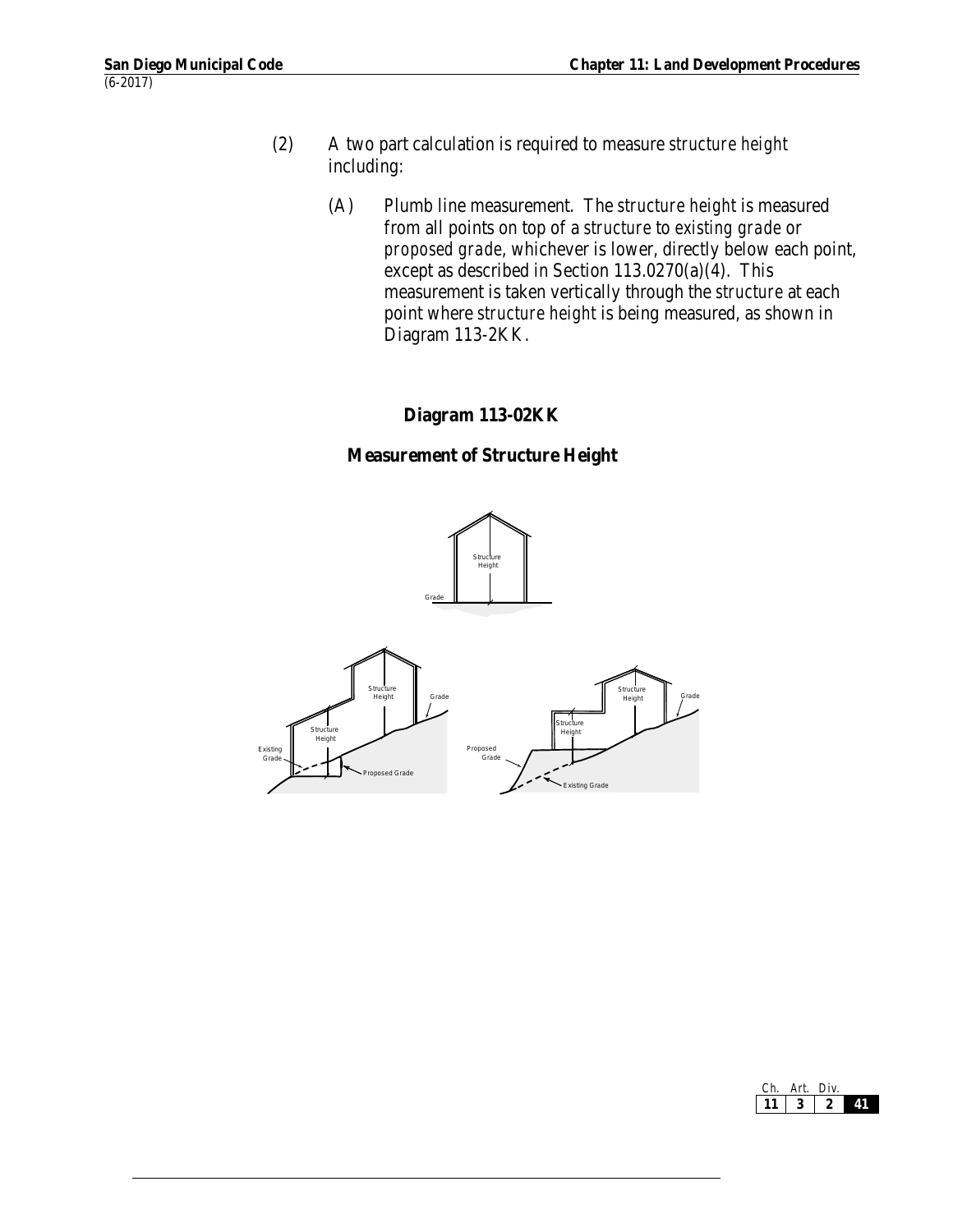(B) Overall Height Measurement. The overall *structure height* is measured from the lowest point of *existing grade* or *proposed grade* within 5 feet of the *structure's* perimeter (building wall, balcony, bay window, or similar *architectural projection*) or at the *property line*, whichever is closer, to the highest point of the *structure*, projected horizontally to directly above this lowest point of *grade*. The overall *structure height* shall not exceed the maximum permitted *structure height* of the applicable zone plus an amount equal to either the maximum *grade* differential within the *structure's* footprint or 10 feet, whichever is less. The *structure height* shall not exceed the maximum allowed by the applicable zone at any one point. This is illustrated in Diagram 113-02LL.

# **Diagram 113-02LL**

# **Overall Structure Height**



| $\mathbf{f}$ | Art. | Div. |  |
|--------------|------|------|--|
|              |      |      |  |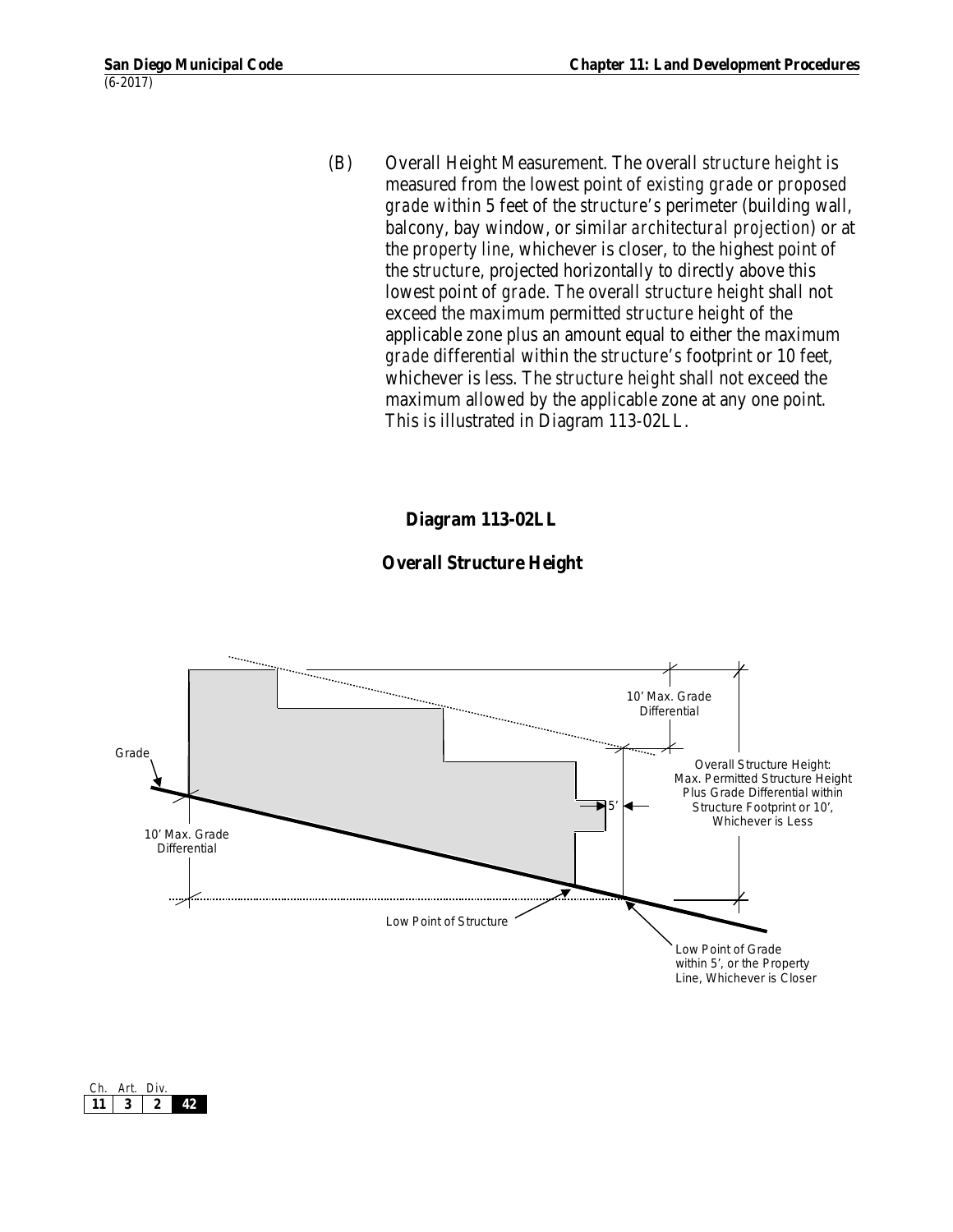- (3) *Structure height* is measured separately for each *structure* that is separated from another *structure* on the *premises* by 6 feet or more. Separation between *structures* shall be measured in plan view to account for the *structural envelope* of each *structure*.
- (4) Special Circumstances
	- (A) Extreme Topographic Variation. Where there is an extreme natural topographic variation on a *premises* that covers 10 percent or less of the proposed *structure's* footprint, as shown in Diagram 113-02MM, overall *structure height* is measured from an imaginary plane made by connecting the perimeter points of the topographic variation, so that the imaginary plane above and parallel to *grade* will not reflect the extreme natural topographic variation.

# **Diagram 113-02MM**

#### **Structure Height at Basement**



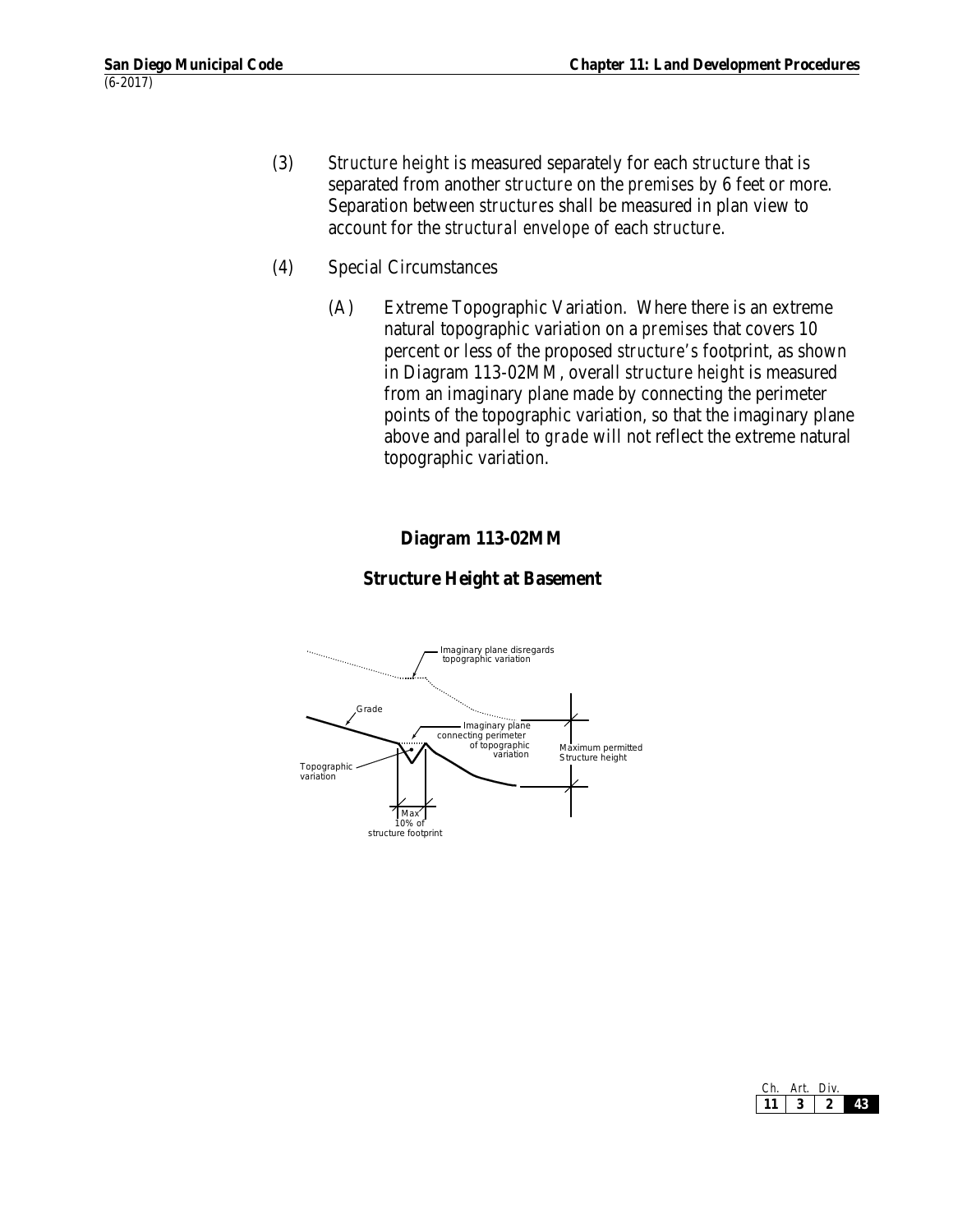- (B) Measuring *Structure Height* for Subterranean Areas
	- (i) Interior Subterranean Areas. Where a *basement*, underground parking *structure*, *interior court*, or other similar interior subterranean area is proposed, the plumb line measurement to the lower of *existing grade*  or *proposed grade* shall be measured to an imaginary plane through the building that connects the adjacent *grade* elevations on both sides of the *structure* as shown in Diagram 113-02NN.

#### **Diagram 113-02NN**

#### **Imaginary Plan and Plumb Line**



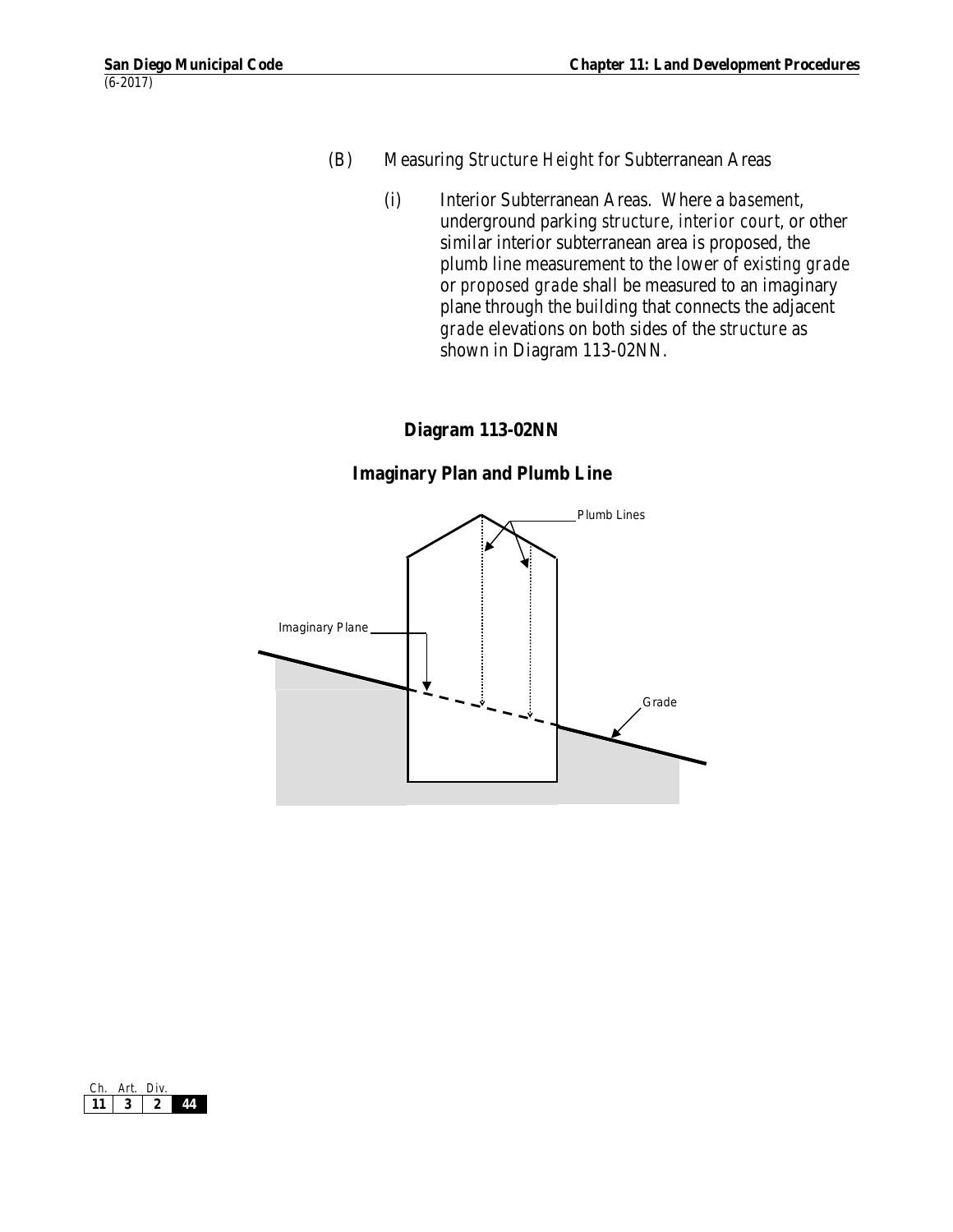(ii) Exterior Subterranean Areas. The overall *structure height* measurement shall not include subterranean vehicular access, exterior subterranean pedestrian access or ventilation to a *basement*. Overall *structure height* shall instead be measured from an imaginary plane connecting to the lowest *adjacen*t *grade* immediately above the exterior subterranean space, as shown in Diagram 113-02OO.

# **Diagram 113-02OO**

#### **Access and Ventilation to Basement**



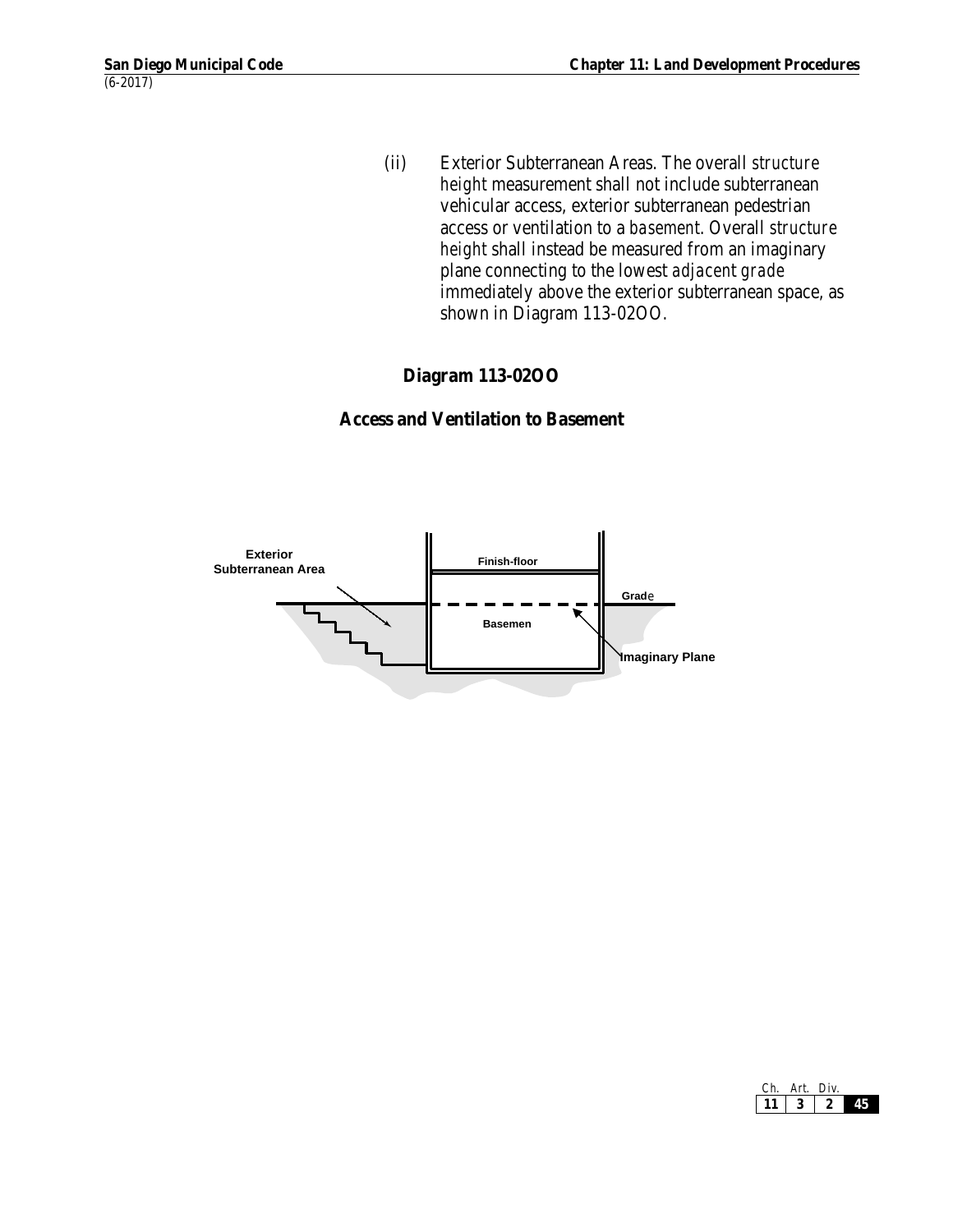(C) When a pool is located within 5 feet of the *structure*, the overall *structure height* shall not include the pool. This is illustrated in Diagram 113-02PP.

#### **Diagram 113-02PP**

# **Overall Structure Height With Pool**



\* Structure height is measured from the lowest point of existing grade or proposed grade within 5 feet of the structure's perimeter

- (D) *Structure Height* of Buildings subject to Coastal Height Limit in accordance with Section 132.0505
	- (i) The height of a building is measured to the uppermost point of the *structure* or any appurtenance placed upon the roof thereof, including *signs*, penthouses, mechanical equipment, chimneys, vent stacks, spires, or steeples, or other projections.

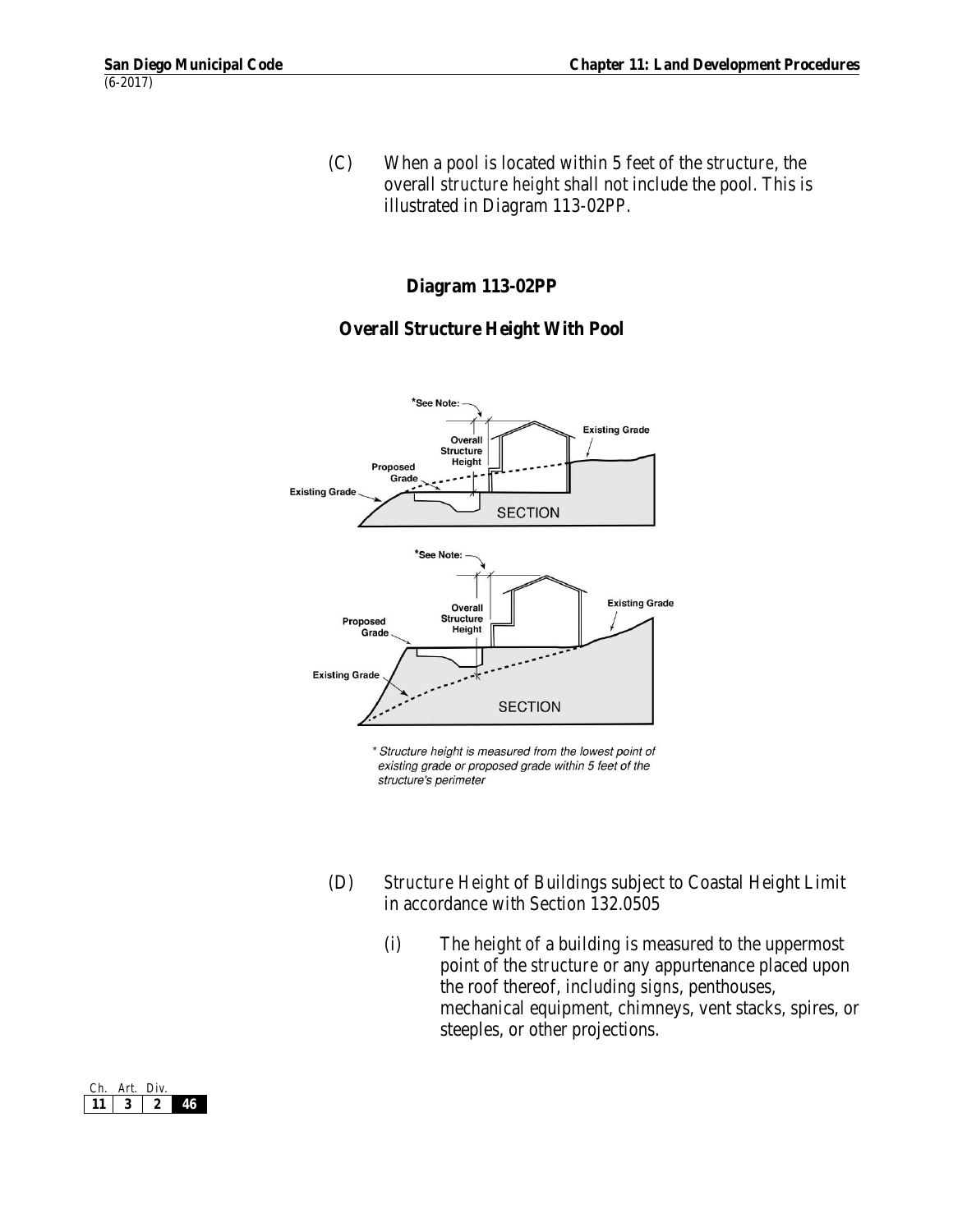- (ii) The base of the measurement shall be taken from finished grade in accordance with the 1970 Uniform Building Code. The height shall be measured from the highest adjoining sidewalk or ground surface within 5 feet of the *structure*, provided that the height measured from the lowest adjoining surface shall not exceed such maximum height by more than 10 feet.
- (iii) *Structure height* of buildings subject to the Coastal Height Limit shall also comply with the height measurement calculations for plumb line in Section  $113.0270(a)(2)(A)$  and overall height in Section  $113.0270(a)(2)(B)$ .
- (5) *Structures* excluded from the measurement of *structure height*

Uninhabited roof *structures* up to 15 feet in height that conceal mechanical equipment, elevators, stair overruns, trellis and shade *structures*, and *fences* with a surface area at least 75 percent open to light are excluded from the calculation of *structure height* for *development*, if all of the following conditions exist:

- (A) The *development* is not located within the Coastal Height Limit Overlay Zone, within the Clairemont Mesa Height Limit Overlay Zone, or within a designated view corridor within the Coastal Overlay Zone;
- (B) The *structure height*, exclusive of the exemptions permitted in Section 113.0270(a)(5), is 45 feet or greater;
- (C) The *development* is a commercial and residential mixed-use project; and
- (D) The *structure* does not project above a 45-degree plane inclined inward from the top of the parapet of the nearest wall, except that trellises and shade *structures* outside of the 45 degree plane may be 9 feet in height, and *fences* outside of the 45-degree plane with a surface area at least 75 percent open to light may be 4 feet in height.
- (b) *Structure Height* of *Fences*, Walls, and *Retaining Walls*
	- (1) *Fence* and Wall Height

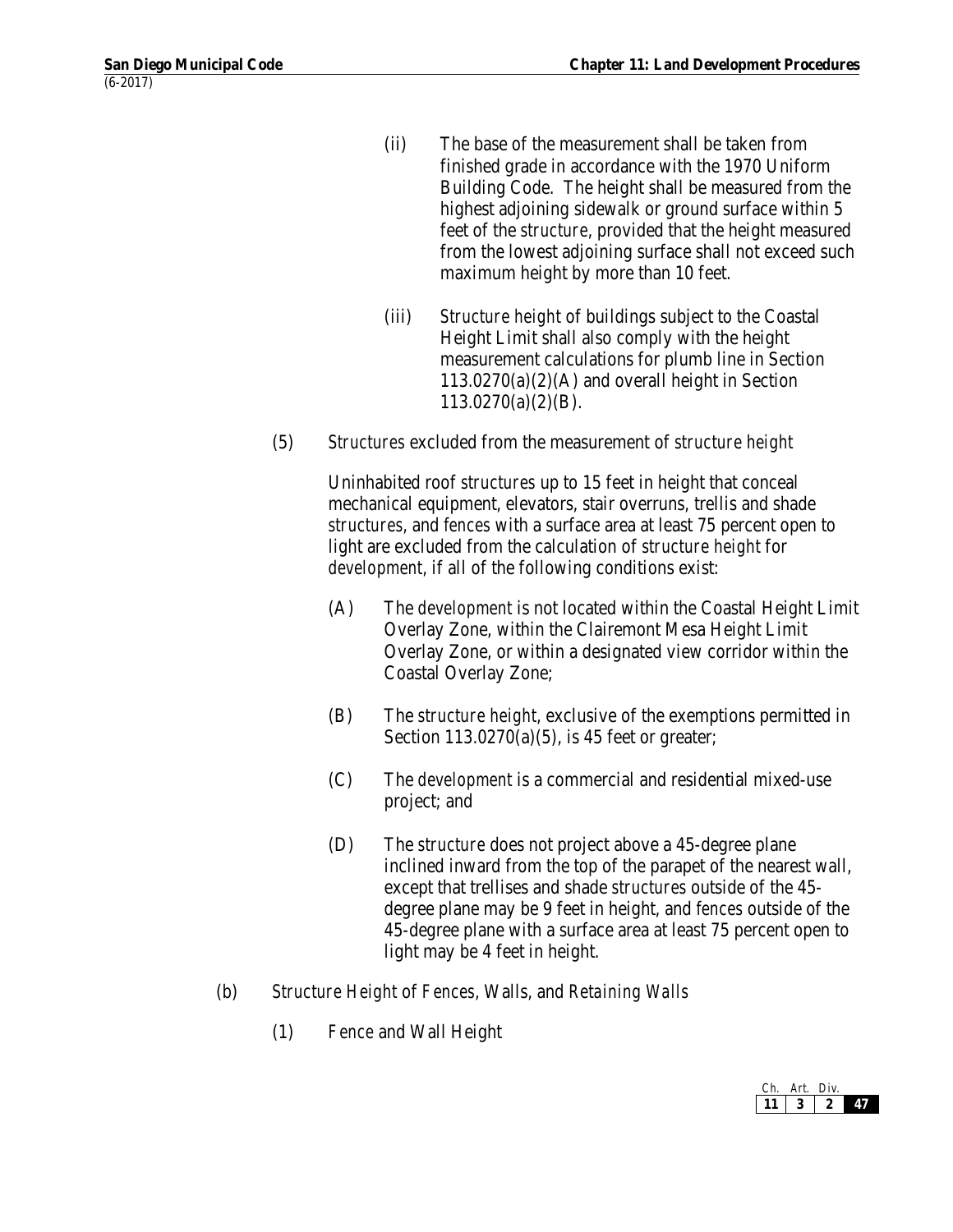(A) The height of any portion of a *fence* or wall is measured from the lowest *grade* abutting the *fence* or wall to the top of the *fence* or wall, except that the height of a *fence* or wall on top of a *retaining wall* is measured from *grade* on the higher side of the *retaining wall*, as shown in Diagram 113-02QQ.

# **Diagram 113-02QQ**

#### **Height of Fence or Wall on Retaining Wall**



 (B) The height of a *fence* or wall may be averaged between two points along the *property line* to create a straight line along the top of the *fence* or wall, provided that the average height does not exceed the maximum permitted.